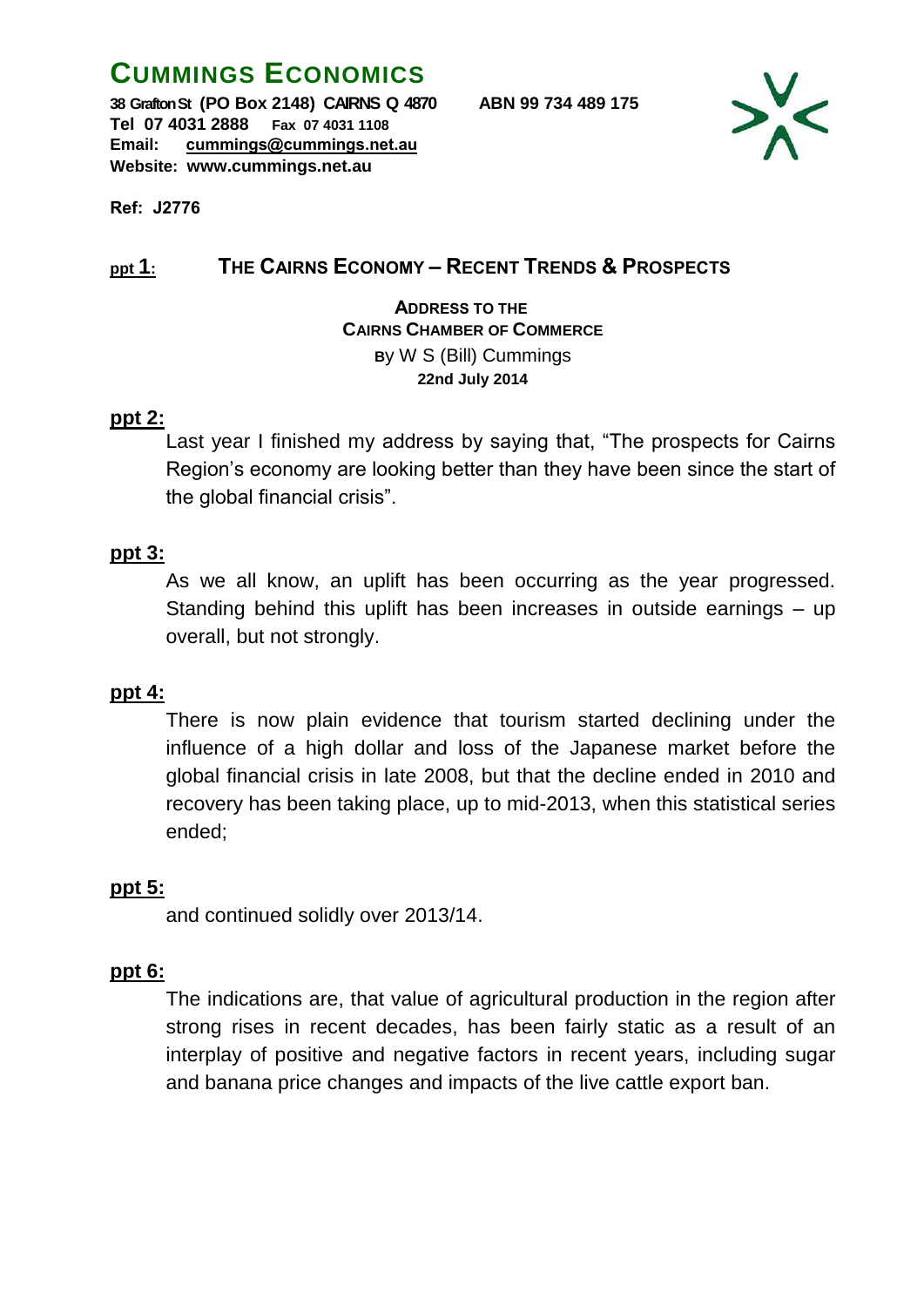## **ppt 7:**

The sharp rise in mining production moderated with the loss of Kagara operations in 2012, but other hinterland mining has been replacing that loss to some extent. FIFO activity helped Cairns see through the tourism and post GFC slowdown. While FIFO to mining construction has moderated, FIFO to ongoing operations and for maintenance is reported as remaining steady.

Closure of Interoil's Cairns office was a negative but local firms have been recording sales to PNG, especially in education and building services but also in steel fabrication.

#### **ppt 8:**

The sharp rise in savings and drop in consumption following the GFC heavily affected many businesses. No local figures are available but I believe that, with uncertainty and falling asset prices, the effect was exaggerated in this region. However current rising optimism about incomes and asset prices could be expected to result in local propensity to consume recovering to some degree.

#### **ppt 9:**

Government spending has been down with more to come at Federal level. Of course, the big volatile factor in the economy is Investment, represented mainly by construction.

#### **ppt 10:**

While a number of other indicators point to 2011 as the lowest point in the post GFC dip, total value of building approvals fell through to 2012/13. Year 2013/14 saw the start of a recovery, both in value;

#### **ppt 11:**

and in number of dwelling approvals.

#### **ppt 12:**

This table shows how the relatively large government building approvals in the three years to 2010/11 have fallen off. The recent rises are all due to a rise in private investment.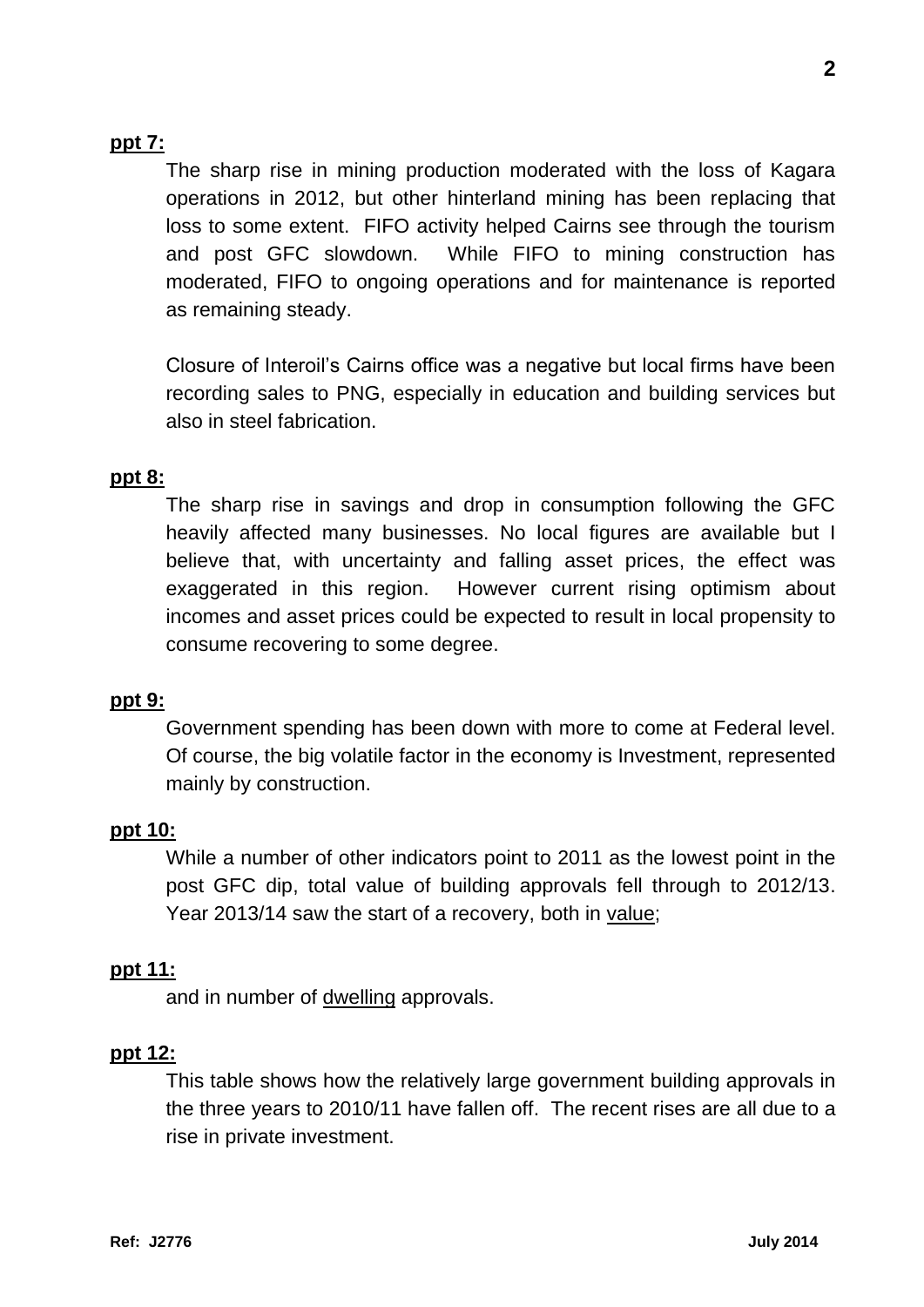## **ppt 13:**

Overall latest revised ABS population data available indicates that the lowest point in population growth probably occurred in 2010/11. More recent growth has been about 2% per annum, still below the long-term trend for Cairns of about 2.8% per annum.

This chart also indicates that in recent years, the city's population growth has fared better than a lot of the doom and gloom talk would indicate. Right through the tourism and GFC crisis period, the city's population has kept growing. The chart indicates that the post GFC dip in population growth was not as deep as the post Asian crisis dip in the late 90s.

The indications are that over the five years since the Tourism/GFC dip, the city's population has grown by about 14%.

## **ppt 14:**

Despite all the gloom and doom and negative perceptions, over the ten years 2002/03 to 2012/13, the indications are that Cairns as a city still grew by 32% to lead city growth in percentage terms in the Northern Australia regions and that regional population growth led in absolute terms with an increase of 46,000 or 21%.

## **ppt 15:**

Forward prospects are being buoyed by a number of factors. As Rick will no doubt record, with population growth continuing in recent years and very subdued new construction occurring, residential property vacancy rates are low. In tourism, with growth occurring and no new rooms developed, occupancy rates in hotels and motels are back up. Even modest growth in population and visitors will need additional stock.

#### **ppt 16:**

Against this background, quite apart from the Aquis proposal, substantial new investment is in the pipeline including a number of large city residential developments, hotel, corporate and backpacker visitor accommodation, residential lot development and retirement accommodation.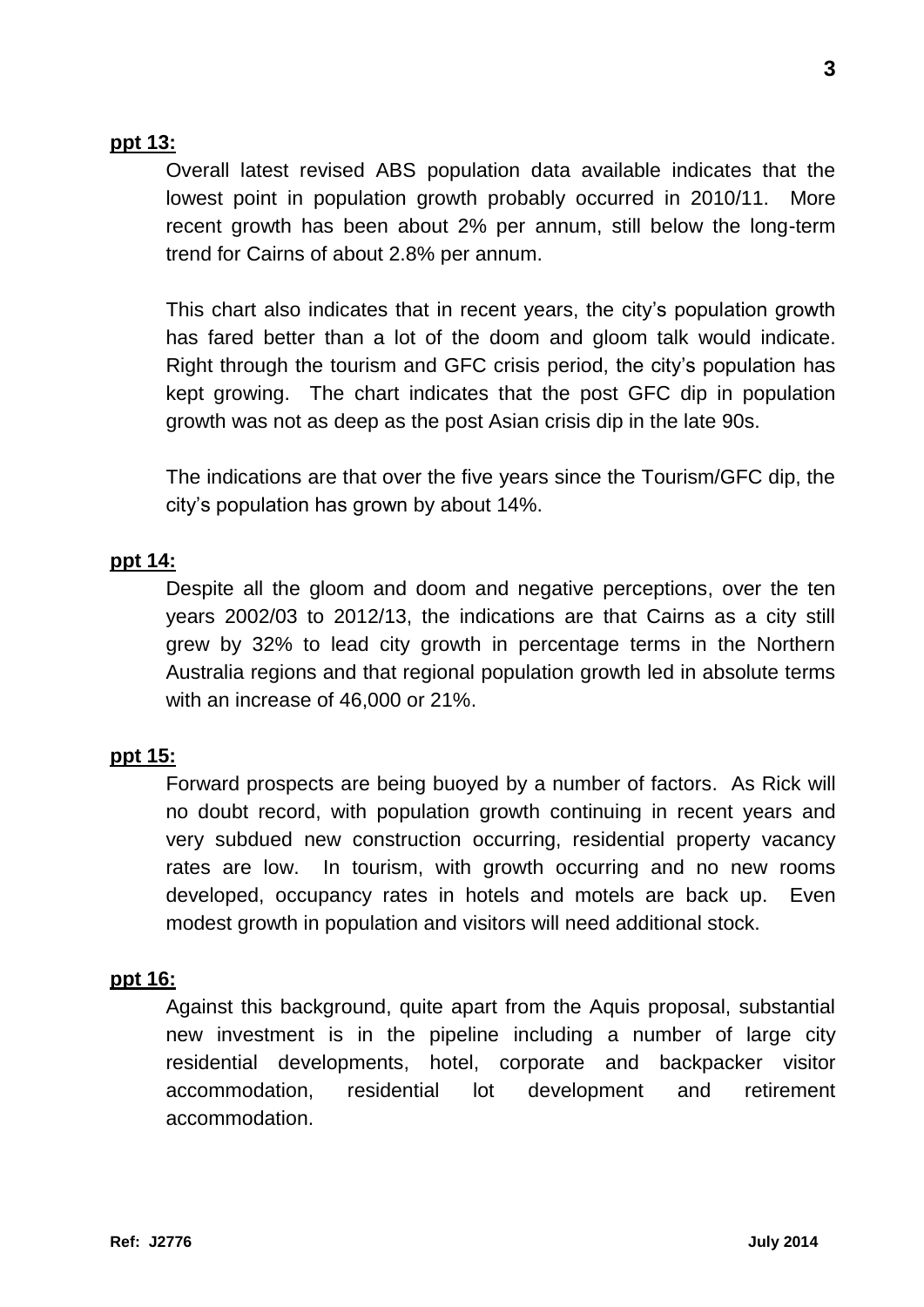## **ppt 17:**

In relation to Aquis, it is appropriate to make some points. It has long been expected that as incomes rise in China;

#### **ppt 18:**

there will be a massive rise in outbound tourism, as this table illustrates.

#### **ppt 19:**

Cairns is already performing well as an Australian destination. Aquis will ensure that Cairns gets cemented in as a major beneficiary sooner than would otherwise be the case. Cairns benefited from the rapid growth in tourism from Japan in the 1980s and 1990s. China has ten times the population of Japan.

#### **ppt 20:**

There seems to be some fears around that the city won't be able to cope with the scale of development Aquis is likely to bring. Let me reassure you that the Cairns region has coped with a scale of development even larger than Aquis before.

The Aquis development will occur over a 12-year period.

This table shows that over the 12 years 1984 to 1996, the Cairns region increased room numbers by 232%, ie. more than 3-fold. This compares with projected increase from the Aquis project of 60%. If you are worried about Stage 1 Aquis of 3,500 rooms over four years, then compare that with the four years 1986 to 1990 when over 4,200 additional rooms were built in a city less than half the size of the city today.

#### **ppt 21:**

Average need for additional dwellings to house increased regional population as a result of Aquis is estimated at an average of about 3,000 per annum in a region with current population approaching 280,000 and city approaching 160,000.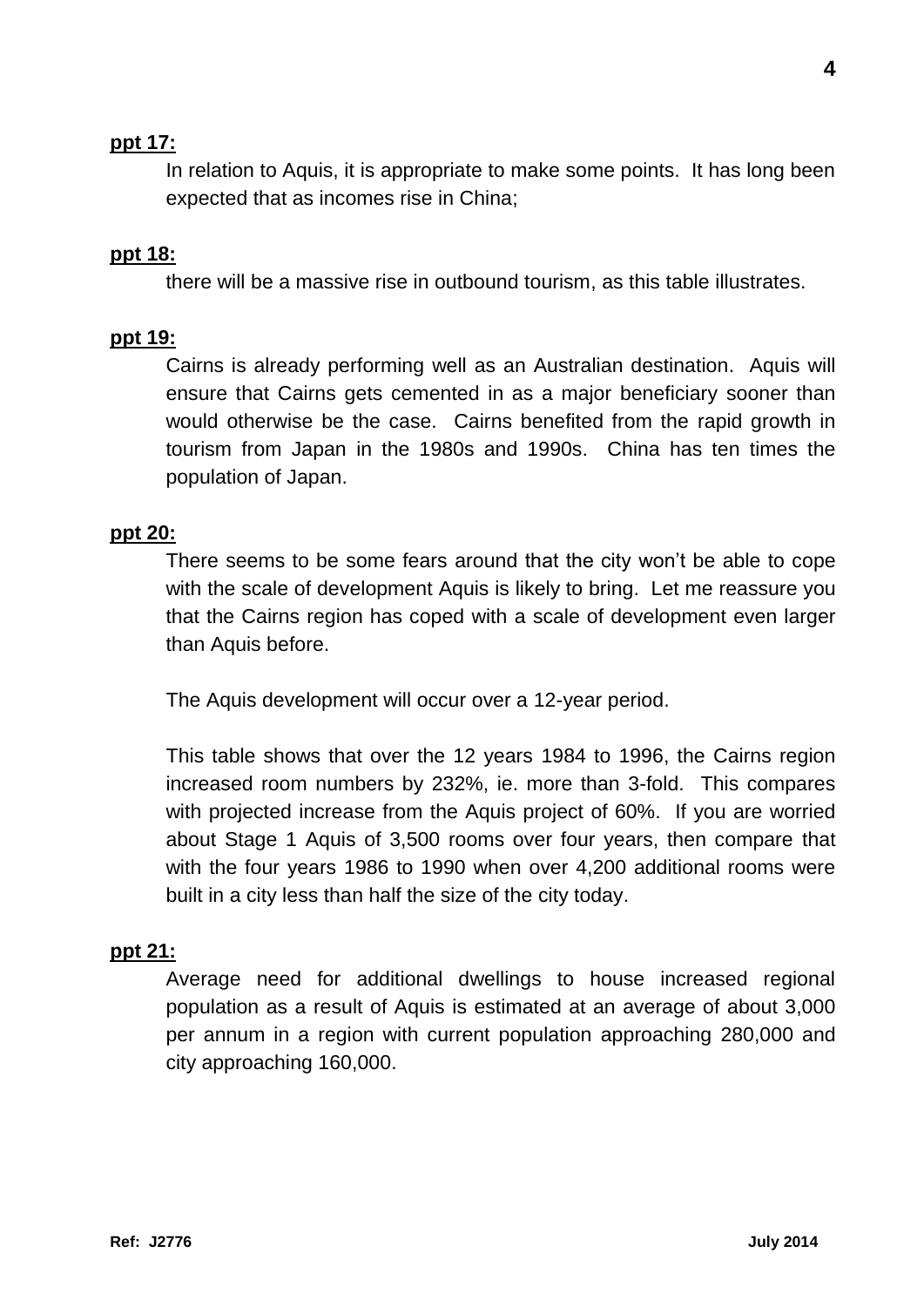This chart indicates that compared with population at that time in every year but two during 1984 to 1996, the dwelling construction rate per head of population was above the ratio to population expected to be generated by Aquis.

## **ppt 22:**

Estimated increase in residential population of the region over a 12-year period including flow-on effects is put at 110,000 with about 80 to 90,000 likely to be in Cairns City. Population increase of Cairns 1984 to 1996 was 57% (ie. from 70,000 to 110,000). An 80 to 90,000 increase on estimated population of 160,000 when the project starts, is 50 to 56%.

#### **ppt 23:**

What Aquis means is that we will be back towards the sort of growth rates the city and region experienced in the period 1984 to 1996, but not above them.

I wouldn't say that this period was without its stresses and strains. The massive 1986 to 1990 burst of hotel construction saw house prices rise to levels similar to Brisbane, but the Pilots' dispute and 1991/92 recession soon took the heat out of the situation. At the time, the extent of this burst of activity came as something of an unexpected surprise. With Aquis, the future is likely to be much more known in advance providing an opportunity to prepare.

## **ppt 24:**

But we need to look beyond Aquis at the opportunities that the modern world is bringing to this previously underdeveloped and underpopulated part of the world. Apart from tourism, there are new opportunities developing across a broad spectrum.

They are being addressed in the Commonwealth Government's White Paper process. To contribute to that process, we have or are shortly placing on our website copies of notes, addressing misconceptions about life expectancies in the North, the pattern of and prospects for urban population development in the North and will be advising in due course availability of a 180 page analysis of Australia's Tropical North's economic history, prospects and policy needs.